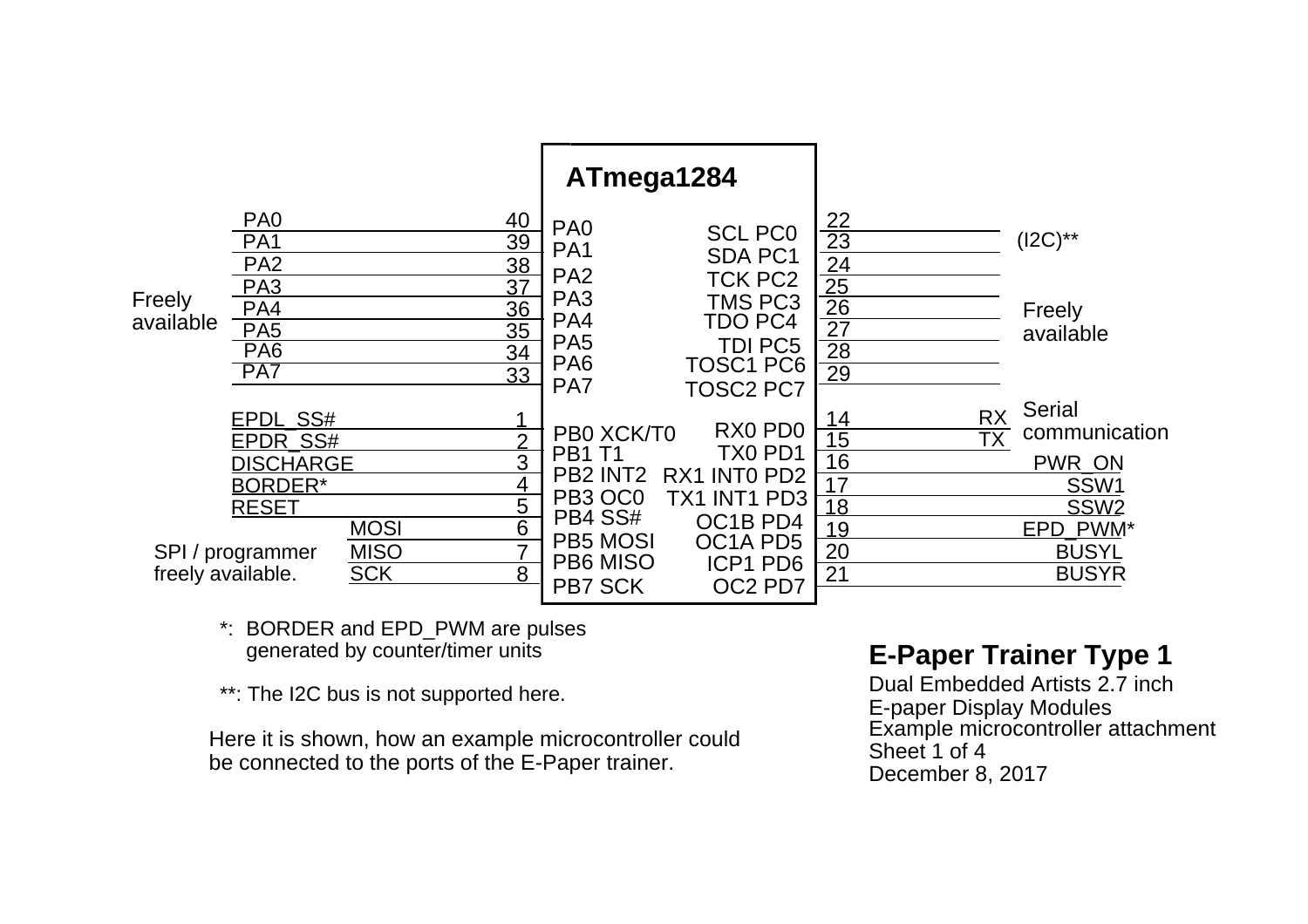





Dual Embedded Artists 2.7 inch E-paper Display Modules I/O port connectors Sheet 2 of 4December 8, 2017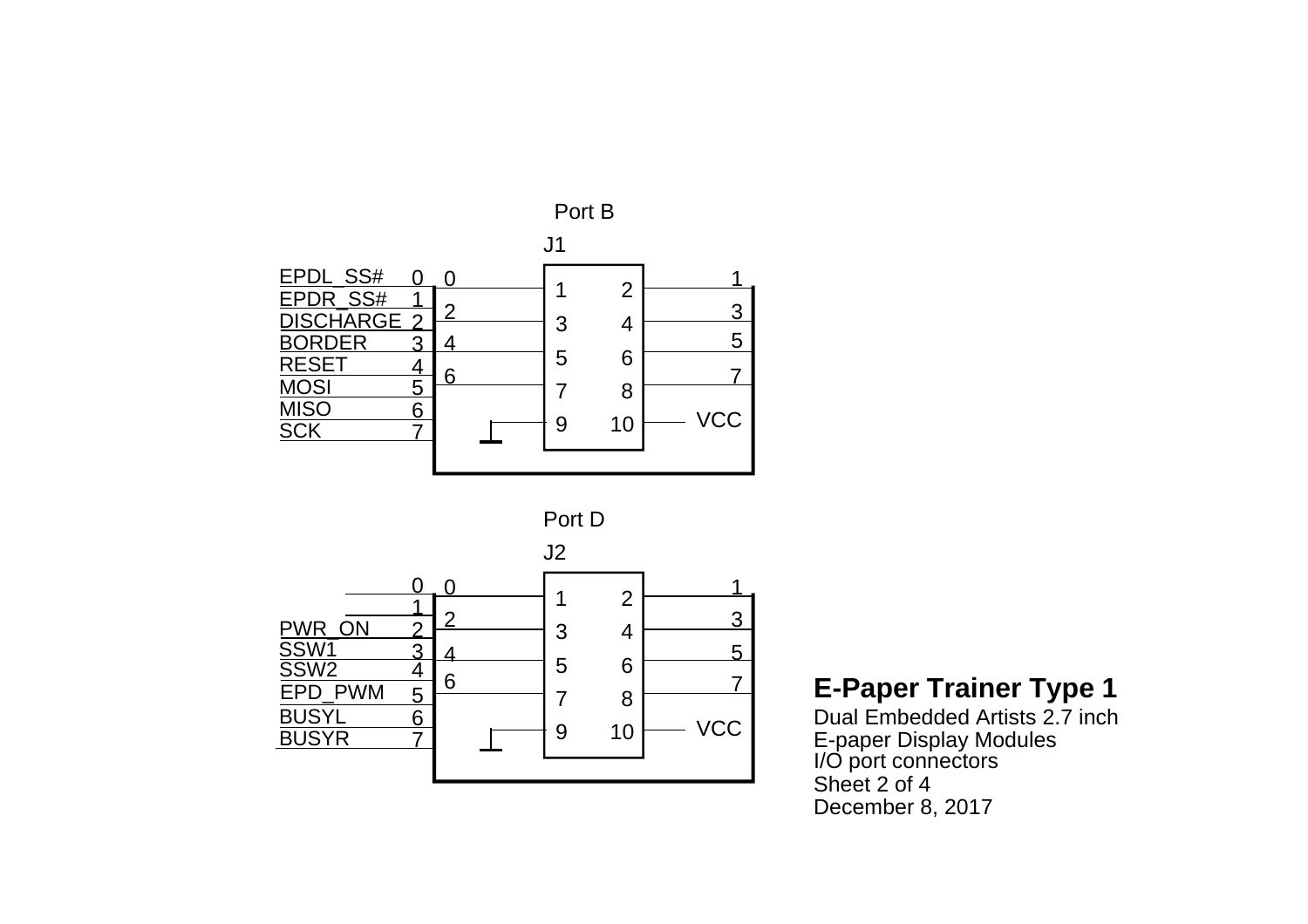

Panels = EM027AS012.The I2C bus is not supported here. EPDL\_SS# = Select the module to the left. EPDR\_SS# = Select the module to the right.

## **E-Paper Trainer Type 1**

Dual Embedded Artists 2.7 inch E-paper Display Modules Display module connectors Sheet 3 of 4 December 8, 2017